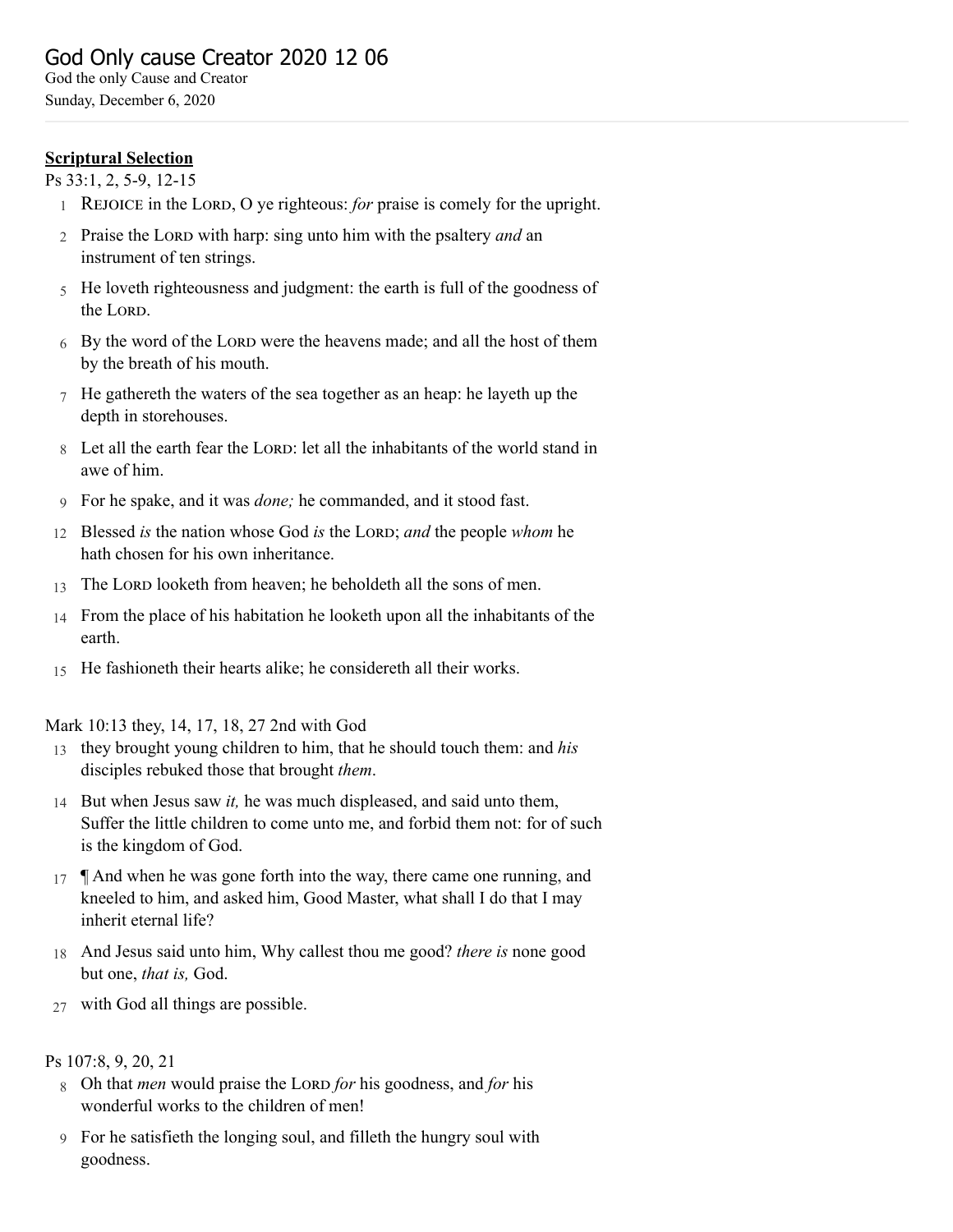- 20 He sent his word, and healed them, and delivered *them* from their destructions.
- 21 Oh that *men* would praise the LORD for his goodness, and for his wonderful works to the children of men!

# **Hymns: 595, 516, 585**

**595**

.

.

.

.

.

.

.

.

.

When my heart is lost in sorrow, And light seems far and dim, There's a tender prayer I can always pray: Simply praising Him.

Refrain 1 Praise the Creator. Let all within me sing! For that's what I am made to do, and comfort it will bring.

When weariness engulfs me, discouragement sinks in, There's a hopeful prayer I can always pray: Simply praising Him.

Refrain 2 Praise the Creator. Let all within me sing! For that's what I am made to do, and Courage it will bring.

When my days are much too busy to find where prayer fits in, There's a timeless prayer I can always pray: Simply praising Him.

Refrain 3 Praise the Creator. Let all within me sing! For that's what I am made to do, and Stillness it will bring.

When earth seems satisfying, my joys filled to the brim, There's still a prayer I need to pray: Simply praising Him.

Refrain 4 Praise the Creator. Let all within me sing! For that's what I am made to do, and goodness it will bring.

For that's what we are made to do, let all the earth now sing!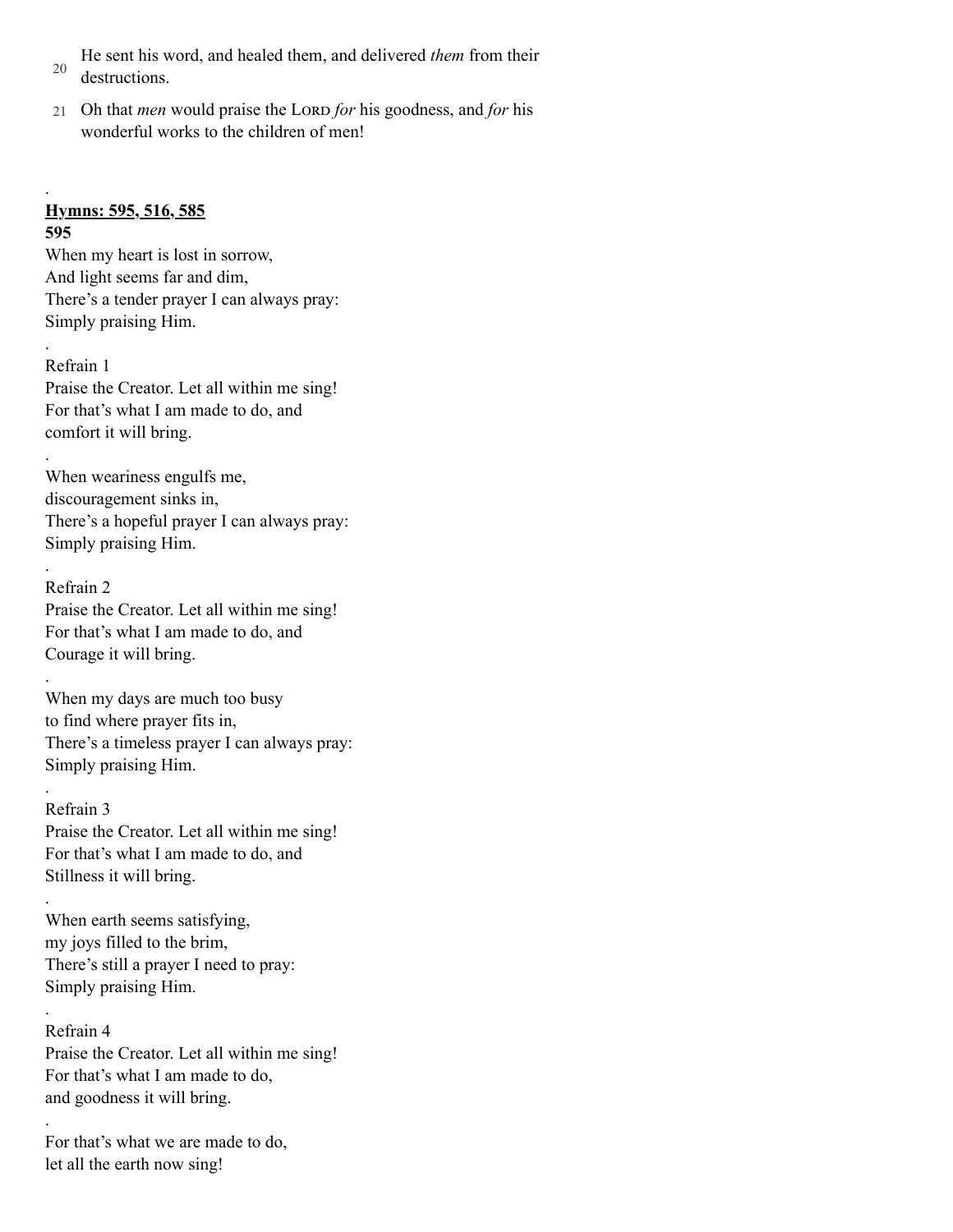# **516**

.

.

.

.

.

Refrain It's true: God is good, It's true: God is good. It's true: God is good. God is good! God is good!

Know that God is here, Know that we are dear, We are in His care God is good, God is good.

#### Refrain

God and man at one, Man is God's own son, Love's work now is done, God is good, God is good.

### Refrain

. Feel God's mercy true, Feel the Spirit new, Love Her will to do, God is good, God is good.

#### **. 585**

.

.

This is the day the Lord has made; Be glad, give thanks, rejoice; Stand in God's presence, unafraid, In praise lift up your voice. All perfect gifts are from above, And all our blessings show The amplitude of God's dear love Which every heart may know.

The Lord will hear before we call, And every need supply; Good things are freely given to all Who on God's word rely. We come today to bring Love praise Not for such gifts alone, But for the higher, deeper ways In which God's love is shown.

For sin destroyed, for sorrow healed, For health and peace restored; For Life and Love by Truth revealed, We thank and bless the Lord. This is the day the Lord has made,